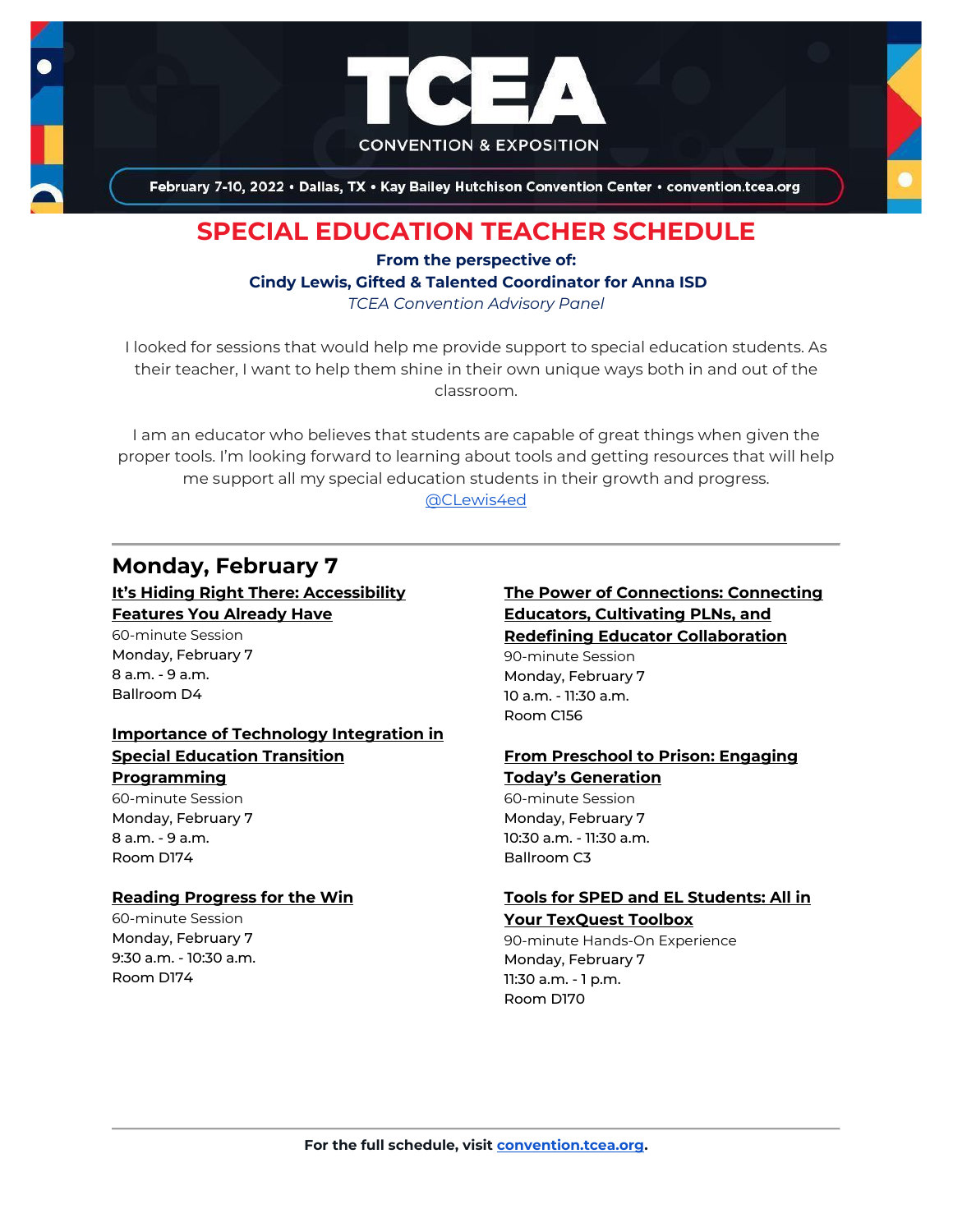



## **[Track Your Students' Fluency with](https://register.tcea.org/2022/session_list.cfm?session_key=02437DA5-F04D-A206-2B64-0FD53A58216B&session_date=Monday,%20Feb%2007,%202022) the [New Reading Progress in Teams](https://register.tcea.org/2022/session_list.cfm?session_key=02437DA5-F04D-A206-2B64-0FD53A58216B&session_date=Monday,%20Feb%2007,%202022)  [Assignments](https://register.tcea.org/2022/session_list.cfm?session_key=02437DA5-F04D-A206-2B64-0FD53A58216B&session_date=Monday,%20Feb%2007,%202022)**

90-minute Hands-On Experience Monday, February 7 noon - 1:30 p.m. Room D168

## **[Opening Keynote with Cynthia Marshall](https://register.tcea.org/2022/session_list.cfm?session_key=5F0745B8-F04D-A206-2B64-0D4631096E34&session_date=Monday,%20Feb%2007,%202022)**

Special Event Monday, February 7 12:30 p.m. - 2 p.m. Exhibit Hall D

# **Tuesday, February 8**

## **[Become a Questioning Guru](https://register.tcea.org/2022/session_list.cfm?session_key=02317D13-F04D-A206-2B64-55AFD821DD03&session_date=Tuesday,%20Feb%2008,%202022)**

3-hour Hands-On Experience Tuesday, February 8 8 a.m. - 11 a.m. Room C150

## **[Special Population Educators \(ESL/ELL,](https://register.tcea.org/2022/session_list.cfm?session_key=5EB27693-F04D-A206-2B64-B0DA6FDC956B&session_date=Tuesday,%20Feb%2008,%202022)  [GT, SPED\) Meetup](https://register.tcea.org/2022/session_list.cfm?session_key=5EB27693-F04D-A206-2B64-B0DA6FDC956B&session_date=Tuesday,%20Feb%2008,%202022)**

Special Event Tuesday, February 8 8:30 a.m. – 9:30 a.m. Room D221

## **[SEL in Digital Life: Navigating Today's](https://register.tcea.org/2022/session_list.cfm?session_key=02403170-F04D-A206-2B64-ED6EFDE5FDF0&session_date=Tuesday,%20Feb%2008,%202022)  [Dilemmas](https://register.tcea.org/2022/session_list.cfm?session_key=02403170-F04D-A206-2B64-ED6EFDE5FDF0&session_date=Tuesday,%20Feb%2008,%202022)**

45-minute Session Tuesday, February 8 11:45 a.m. - 12:30 p.m. Ballroom D4

## **[Optimizing Cutting-Edge Technology to](https://register.tcea.org/2022/session_list.cfm?session_key=023E0D2B-F04D-A206-2B64-C17647851ACA&session_date=Tuesday,%20Feb%2008,%202022)  [Make Learning Accessible for Special](https://register.tcea.org/2022/session_list.cfm?session_key=023E0D2B-F04D-A206-2B64-C17647851ACA&session_date=Tuesday,%20Feb%2008,%202022)  [Needs Students](https://register.tcea.org/2022/session_list.cfm?session_key=023E0D2B-F04D-A206-2B64-C17647851ACA&session_date=Tuesday,%20Feb%2008,%202022)**

60-minute Session Tuesday, February 8 1 p.m. - 2 p.m. Room D174

### **[Super Math Brothers](https://register.tcea.org/2022/session_list.cfm?session_key=02419E63-F04D-A206-2B64-4B3F0572FB52&session_date=Monday,%20Feb%2007,%202022)**

90-minute Hands-On Experience Monday, February 7 1:30 p.m. - 3 p.m. Room C145

## **[Two Teams, One Goal](https://register.tcea.org/2022/session_list.cfm?session_key=0243BCC5-F04D-A206-2B64-69718259CC46&session_date=Tuesday,%20Feb%2008,%202022)**

Poster Session Tuesday, February 8 1 p.m. - 3 p.m. Room D222: Poster 1

## **[Creating Digital Community Resource](https://register.tcea.org/2022/session_list.cfm?session_key=023457F3-F04D-A206-2B64-3A96E71AC551&session_date=Tuesday,%20Feb%2008,%202022)  [Maps \(CRMs\) for Local Transition and](https://register.tcea.org/2022/session_list.cfm?session_key=023457F3-F04D-A206-2B64-3A96E71AC551&session_date=Tuesday,%20Feb%2008,%202022)**

## **[Disability Services](https://register.tcea.org/2022/session_list.cfm?session_key=023457F3-F04D-A206-2B64-3A96E71AC551&session_date=Tuesday,%20Feb%2008,%202022)**

Poster Session Tuesday, February 8 1 p.m. - 3 p.m. Room D222: Poster 2

## **[Living on the "Edge"](https://register.tcea.org/2022/session_list.cfm?session_key=023CF19C-F04D-A206-2B64-10C9D227AE59&session_date=Tuesday,%20Feb%2008,%202022)**

60-minute Session Tuesday, February 8 4 p.m. - 5 p.m. Room C155

## **[Personalized Play for All](https://register.tcea.org/2022/session_list.cfm?session_key=023E74E3-F04D-A206-2B64-02FAD64AF275&session_date=Tuesday,%20Feb%2008,%202022)**

45-minute Session Tuesday, February 8 4:15 p.m. - 5 p.m. Ballroom D4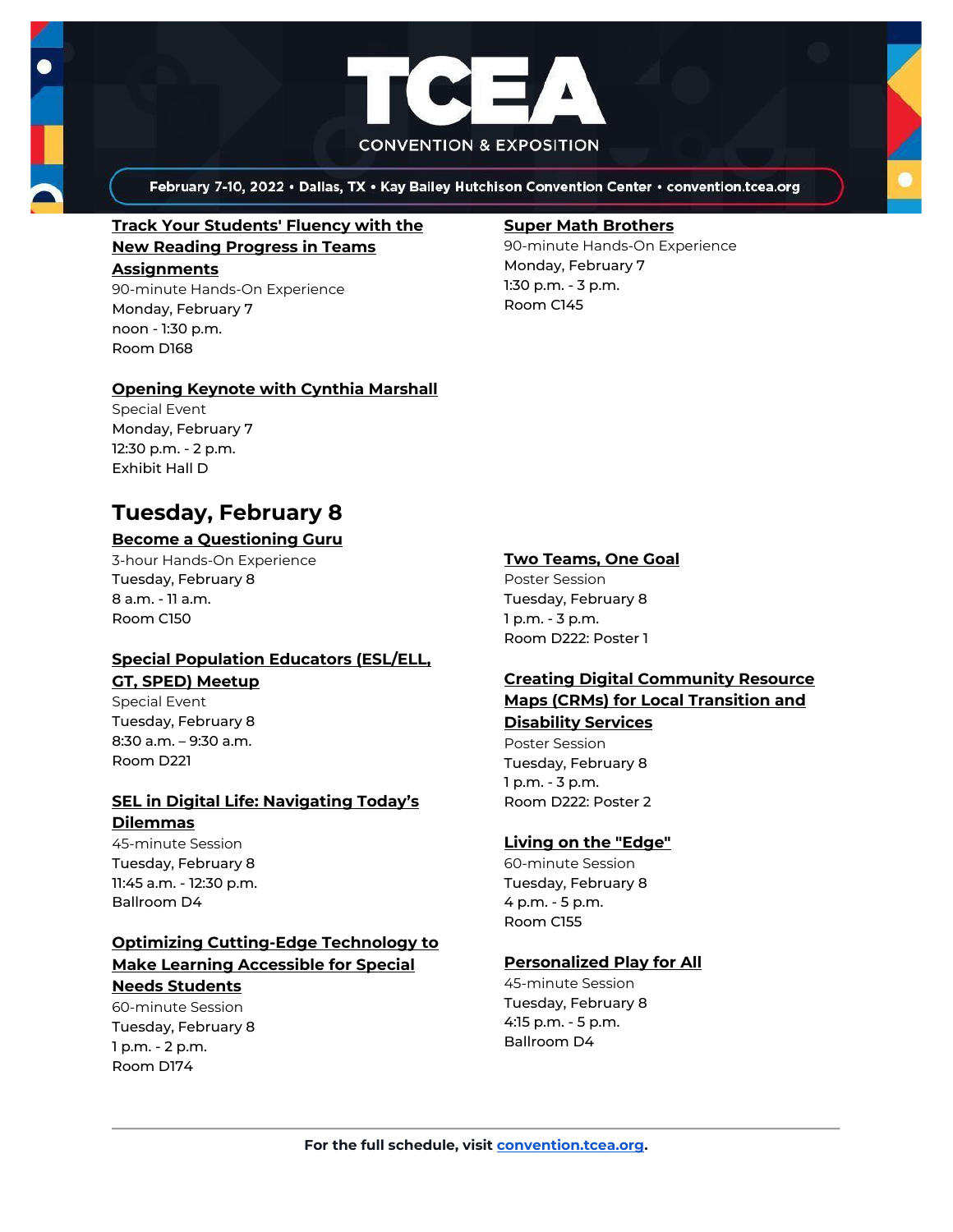



#### **[Robert Knight Exhibit Hall](https://register.tcea.org/2022/session_list.cfm?session_key=61CDF249-F04D-A206-2B64-15D6559D2515&session_date=Tuesday,%20Feb%2008,%202022)** Special Event

Tuesday, February 8 2 p.m. – 7 p.m. Exhibit Hall

# **Wednesday, February 9**

## **[Support Students with Autism by](https://register.tcea.org/2022/session_list.cfm?session_key=02347E47-F04D-A206-2B64-CA313E5F9B86&session_date=Wednesday,%20Feb%2009,%202022)  [Creating Social Stories in Canva](https://register.tcea.org/2022/session_list.cfm?session_key=02347E47-F04D-A206-2B64-CA313E5F9B86&session_date=Wednesday,%20Feb%2009,%202022)**

60-minute Session Wednesday, February 9 1 p.m. - 2 p.m. Room D167

## **[TA/CS-SIG Meeting](https://register.tcea.org/2022/session_list.cfm?session_key=8A1B60F2-F04D-A206-2B64-61CBDAB9C6E0&session_date=Wednesday,%20Feb%2009,%202022)**

Special Event \*Advance registration required Wednesday, February 9 2 p.m. – 3 p.m. Omni Dallas: Greenville Avenue

# **Thursday, February 10**

### **[Foster an Inclusive Classroom with](https://register.tcea.org/2022/session_list.cfm?session_key=0237D59F-F04D-A206-2B64-F8BD8CA8B219&session_date=Thursday,%20Feb%2010,%202022)  [Flipgrid](https://register.tcea.org/2022/session_list.cfm?session_key=0237D59F-F04D-A206-2B64-F8BD8CA8B219&session_date=Thursday,%20Feb%2010,%202022)**

60-minute Session Thursday, February 10 8:30 a.m. - 9:30 a.m. Room D174

## **[Esports, an Endeavor of Belonging](https://register.tcea.org/2022/session_list.cfm?session_key=02354802-F04D-A206-2B64-F3A8F77601BF&session_date=Thursday,%20Feb%2010,%202022)**

Poster Session Thursday, February 10 9 a.m. - 11 a.m. Room D222: Poster 3

## **[Empower Every Student with Microsoft](https://register.tcea.org/2022/session_list.cfm?session_key=0237050E-F04D-A206-2B64-28382FA593CF&session_date=Thursday,%20Feb%2010,%202022)**

**[Accessibility Tools](https://register.tcea.org/2022/session_list.cfm?session_key=0237050E-F04D-A206-2B64-28382FA593CF&session_date=Thursday,%20Feb%2010,%202022)** 60-minute Session

Thursday, February 10 10 a.m. - 11 a.m. Room D174

## **[The "YOU" in YouTube](https://register.tcea.org/2022/session_list.cfm?session_key=024252C8-F04D-A206-2B64-B1CCDDEF6494&session_date=Wednesday,%20Feb%2009,%202022)**

60-minute Session Wednesday, February 9 3 p.m. - 4 p.m. Room D162

## **[Equity and Inclusion: You Are the Binder](https://register.tcea.org/2022/session_list.cfm?session_key=61A20696-F04D-A206-2B64-9B7608A74DD8&session_date=Thursday,%20Feb%2010,%202022)**

60-minute Session Thursday, February 10 10:30 a.m. - 11:30 a.m. Ballroom C1

## **[Amplified Voices: Using Spoken Word](https://register.tcea.org/2022/session_list.cfm?session_key=02309352-F04D-A206-2B64-FAAC209EECF7&session_date=Thursday,%20Feb%2010,%202022)  [Poetry to Connect Students District-](https://register.tcea.org/2022/session_list.cfm?session_key=02309352-F04D-A206-2B64-FAAC209EECF7&session_date=Thursday,%20Feb%2010,%202022)**

**[wide](https://register.tcea.org/2022/session_list.cfm?session_key=02309352-F04D-A206-2B64-FAAC209EECF7&session_date=Thursday,%20Feb%2010,%202022)** 60-minute Session Thursday, February 10 11:30 a.m. - 12:30 p.m. Room D174

## **[Escape Routine with Google Slides](https://register.tcea.org/2022/session_list.cfm?session_key=023748DE-F04D-A206-2B64-ECB179AA9592&session_date=Thursday,%20Feb%2010,%202022)  [Formative Assessment](https://register.tcea.org/2022/session_list.cfm?session_key=023748DE-F04D-A206-2B64-ECB179AA9592&session_date=Thursday,%20Feb%2010,%202022)**

60-minute Session Thursday, February 10 11:30 a.m. - 12:30 p.m. Room C155